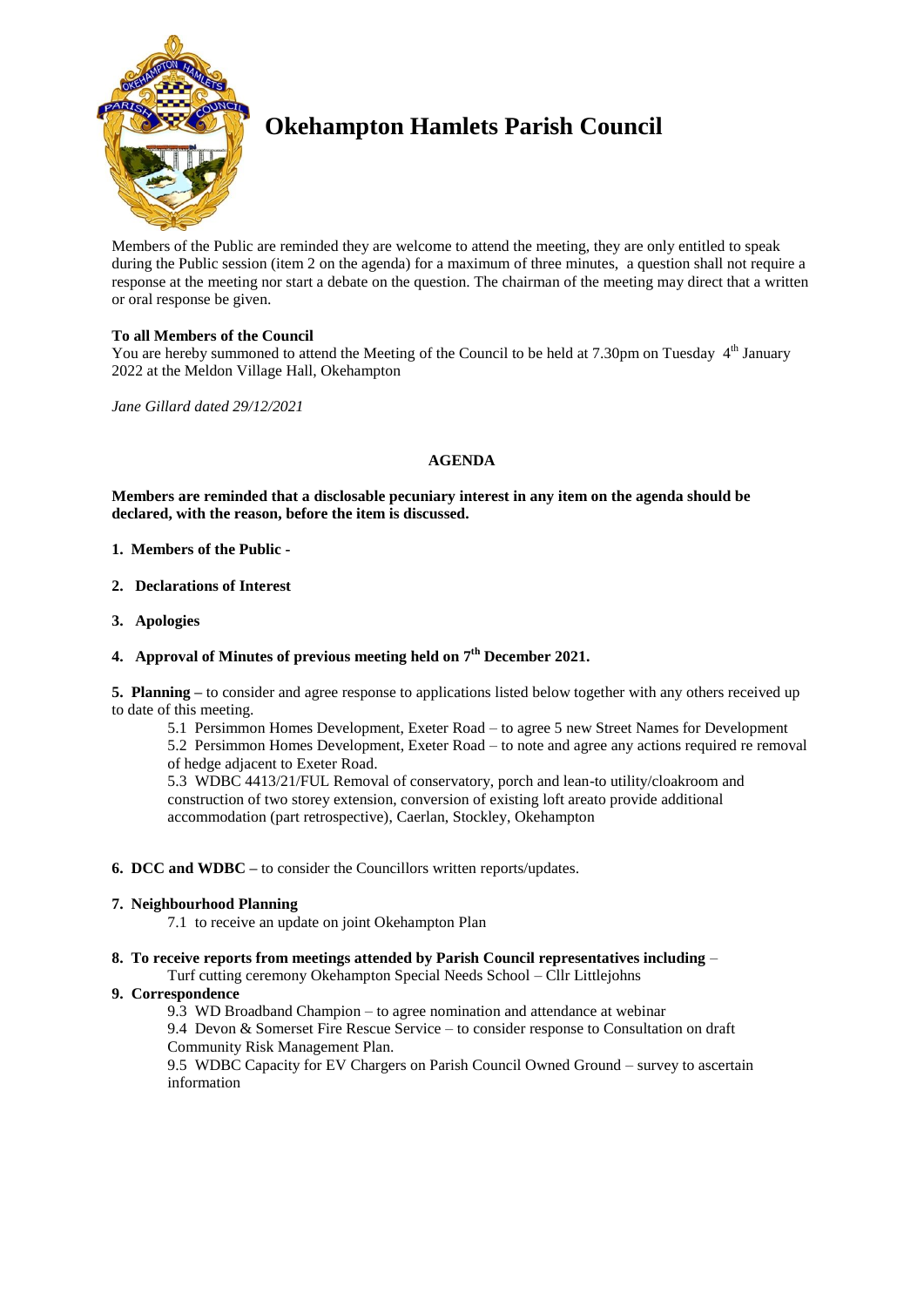#### **10. Finance** –

**10.1 Accounts for payment –**

| Mrs J Gillard (wages £487.03, mileage £13.05) | £500.08   |
|-----------------------------------------------|-----------|
| <b>HMRC</b>                                   | £365.40   |
| <b>GX</b> Accuntants                          | £ 30.70   |
| <b>Westcountry Grounds Maintenance</b>        | £216.00   |
| Western Web                                   | £ 257.92  |
| <b>Okehampton Town Council</b>                | £ $95.00$ |
| (NP Consultants fee)                          |           |

**10.2 Grants Policy** – discussion to review temporary changes made for this financial year and agree if amendments should be implemented.

**10.3 Annual budget** – to review and agree draft budget 2022/23

**10**.4 Precept 2022/23 – to set precept for 2022/23

#### **11. Environmental issues**

11.1 Odours in East Okehampton area – to discuss recent issues and agree actions to be taken.

11.2 Exeter Road 'Blue bridge' – to receive update

**12. Queens Platinum Jubilee Celebrations** – to receive update from Clerk and Cllr Cooper on arrangements.

#### **13. Open Spaces.**

**13.1 Open Spaces Working Group** – to receive update including StOCK volunteers offer of coppicing work on  $28<sup>th</sup>$  January and to agree site.

**13**.2 To receive update on works required to trees at Old Town Park and Meldon Woods

# **14. Updates on Flood Plan and Snow Plan and actions required.**

14.1 To consider correspondence received from DCC Highways re ongoing maintenance

**15. Clerks Report December 2021** – Clerk to answer any questions raised by Councillors

# **PART TWO**

Items which may be taken in the absence of the press and public.

The Council is recommended to pass the following resolution:-

'Resolved that under section 1(2) of the Public Bodies (Admission to Meetings) Act 1960 that the public and press be excluded from the meeting for the following items as they involve the likely disclosure of sensitive and confidential information.'

#### **17. Open Spaces**

- 17.2 to receive update on quotes for work to track at Aplite Quarry and to agree next steps.
- 17.3 Grass cutting 2022 to discuss quotes received and agree next steps
- 17.4 Shed Rent 2023 to agree and set rent for 2023

# **18. To note current WDBC Enforcement cases list and information.**

# **19. To confirm Date and venue of next meeting- Tuesday 1 st February 2022**